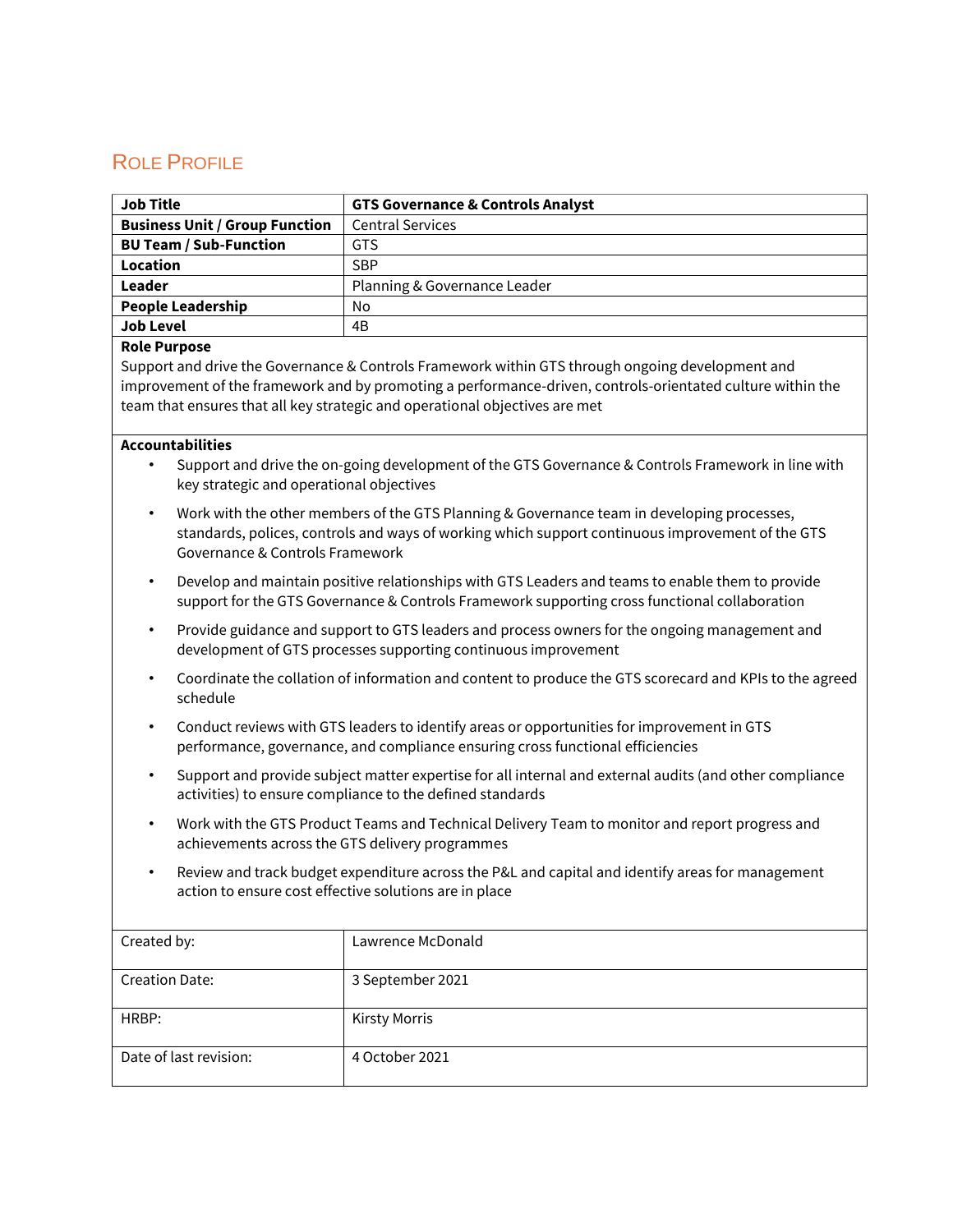### **Competencies**

| <b>Analysing</b>                                  | <b>Presenting and Communicating</b>                            | <b>Persuading and Influencing</b>                               |
|---------------------------------------------------|----------------------------------------------------------------|-----------------------------------------------------------------|
|                                                   | <b>Information</b>                                             |                                                                 |
| • Analyses numerical data, verbal                 |                                                                | • Makes a strong personal                                       |
| data and all other sources of                     | • Speaks clearly and fluently                                  | impression on others                                            |
| information                                       | • Expresses opinions, information                              | • Gains clear agreement and                                     |
| • Breaks information into                         | and key points of an argument                                  | commitment from others by                                       |
| component parts, patterns and                     | clearly                                                        | persuading, convincing and                                      |
| relationships                                     | • Makes presentations and                                      | negotiating                                                     |
| • Probes for further information or               | undertakes public speaking with                                | • Promotes ideas on behalf of self                              |
| greater understanding of a                        | skill and confidence                                           | or others                                                       |
| problem                                           | • Responds quickly to the needs of                             | • Makes effective use of political                              |
| • Makes rational judgements from                  | an audience and to their reactions                             | processes to influence and                                      |
| the available information and                     | and feedback                                                   | persuade others                                                 |
| analysis                                          | • Projects credibility                                         |                                                                 |
| · Produces workable solutions to a                |                                                                |                                                                 |
| range of problems                                 |                                                                |                                                                 |
| • Demonstrates an understanding                   |                                                                |                                                                 |
| of how one issue may be a part of                 |                                                                |                                                                 |
| a much larger system.                             |                                                                |                                                                 |
| <b>Delivering Results &amp; Meeting</b>           | <b>Applying Expertise and</b>                                  | <b>Writing and Reporting</b>                                    |
| <b>Customer Expectations</b>                      | <b>Technology</b>                                              |                                                                 |
|                                                   |                                                                | • Writes clearly, succinctly and                                |
| • Focuses on customer needs and                   | • Applies specialist and detailed                              | correctly                                                       |
| satisfaction                                      | technical expertise                                            | • Writes convincingly in an                                     |
| · Sets high standards for quality<br>and quantity | • Develops job knowledge and<br>expertise through continual    | engaging and expressive manner<br>Avoids the unnecessary use of |
| • Monitors and maintains quality                  | professional development                                       | jargon or complicated language                                  |
| and productivity                                  | • Shares expertise and knowledge                               | • Writes in a well-structured and                               |
| · Works in a systematic,                          | with others                                                    | logical way                                                     |
| methodical and orderly way                        | • Uses technology to achieve work                              | • Structures information to meet                                |
| • Consistently achieves project                   | objectives                                                     | the needs and understanding of                                  |
| goals                                             | · Demonstrates appropriate                                     | the intended audience                                           |
|                                                   | physical co-ordination and<br>endurance, manual skill, spatial |                                                                 |
|                                                   | awareness and dexterity                                        |                                                                 |
|                                                   | • Demonstrates an understanding                                |                                                                 |
|                                                   |                                                                |                                                                 |
|                                                   | of different organisational                                    |                                                                 |

## **Skills and Experience**

Educated to degree level or equivalent experience